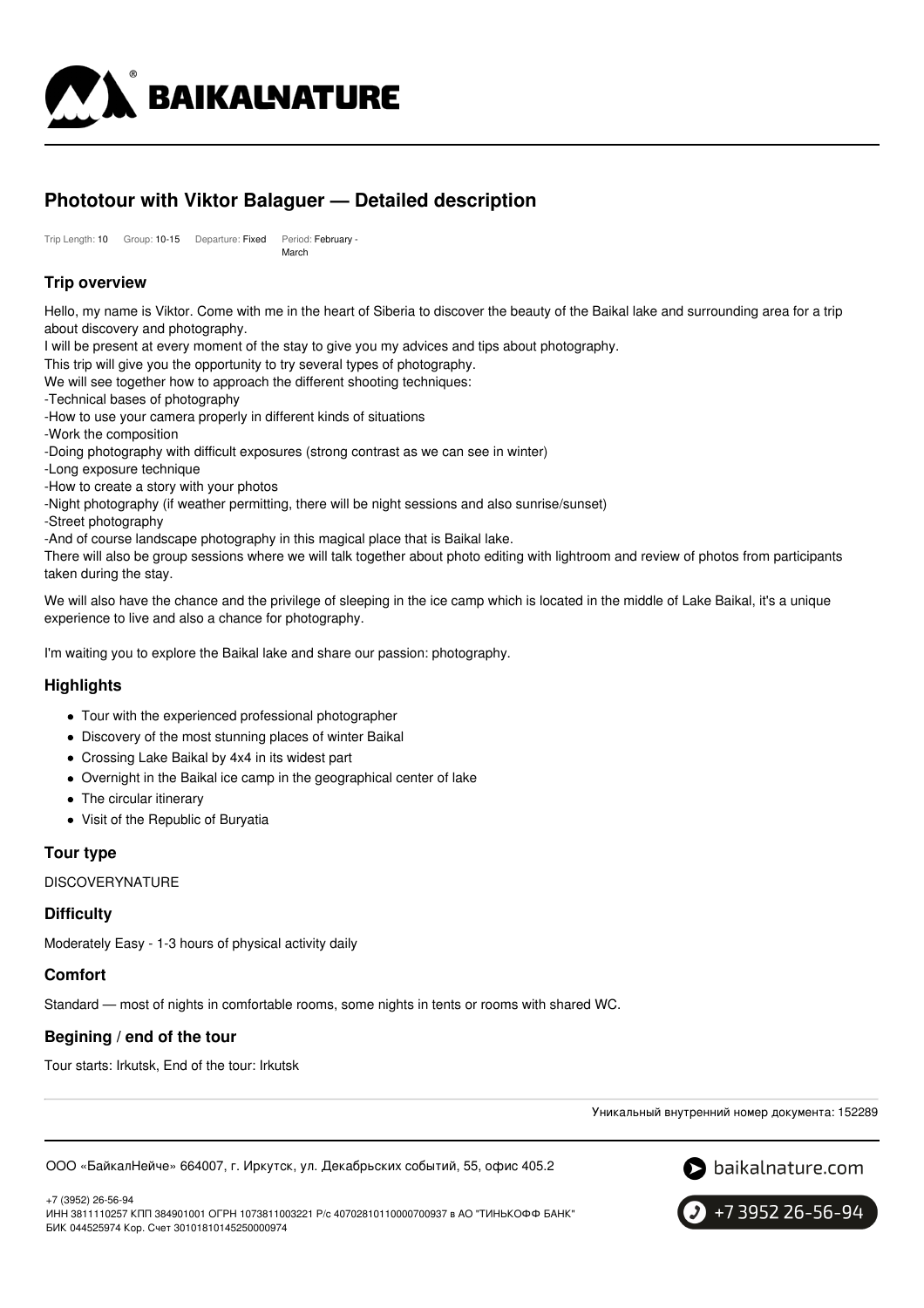

## **Program**

### **Day 1 — First meeting with the lake Baikal**

- 10:30 Arrival in Irkutsk
- 11:00 Departure to Listvyanka
- 11:00 Excursion to Taltsy museum
- 13:40 Lunch in the restaurant
- 15:40 Lift on the Chersky rock
- 19:00 Dinner (Not included)

Overnight in the guest house

Hotels: Accommodation in the hotel "BaikalCedar", Standard twin room Comfort: Comfortable accommodation, WC and bath / shower in room

#### **Day 2 — On Baikal ice by hovercraft**

- 09:00 Breakfast in the hotel
- 10:00 Transfer to the port
- 10:15 Departure by hovercraft to the MRS village
- 13:00 Lunch box
- 14:00 Continuation of the way to MRS
- 16:00 Arrival to MRS
- 19:00 Dinner (Not included)

Overnight at your resort

Hotels: Accommodation at the resort Naratey, Twin comfort room Comfort: Comfortable accommodation, WC and bath / shower in room

#### **Day 3 — Trip to the islands of the Small Sea**

- 09:00 Breakfast at your resort
- 13:00 Picnic on the open air
- 19:00 Dinner (Not included)

Overnight at your resort

Hotels: Accommodation at the resort Naratey

#### **Day 4 — The biggest island of the Baikal lake**

- 09:00 Breakfast at your resort
- 10:00 Transfer to Olkhon island
- 13:00 Arrival to Khujir
- 13:30 Lunch at your resort
- 14:00 Visit of Khujir
- 19:00 Dinner (Not included)
	- Overnight at the resort

Hotels: Accommodation at the resort Nabaymar, Twin room Comfort: Comfortable accommodation, WC and shower on the floor

#### **Day 5 — BaikalNature Ice Camp**

- 09:00 Breakfast at the resort
- 10:00 Transfer to the ice camp

Уникальный внутренний номер документа: 152289

ООО «БайкалНейче» 664007, г. Иркутск, ул. Декабрьских событий, 55, офис 405.2



+7 (3952) 26-56-94 ИНН 3811110257 КПП 384901001 ОГРН 1073811003221 Р/с 40702810110000700937 в АО "ТИНЬКОФФ БАНК" БИК 044525974 Кор. Счет 30101810145250000974

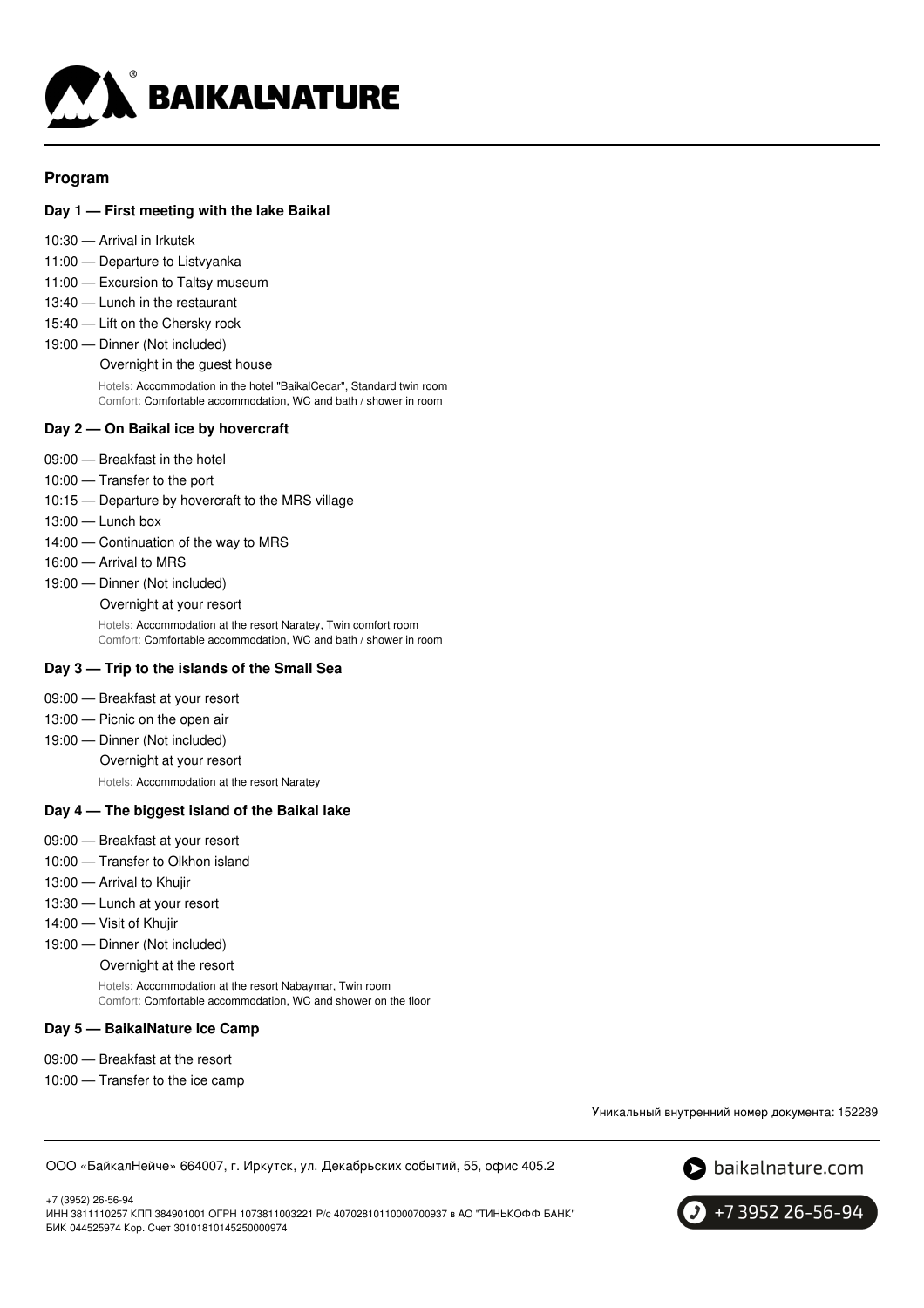

- 13:00 Picnic lunch
- 15:00 Arrival to the camp

19:00 — Dinner

Overnight in the camp BaikalNature Ice Camp Hotels: Camp on the ice of Baikal, Tent for 5-6 persons Comfort:

#### **Day 6 — Day on the ice**

- 08:30 Breakfast in the camping
- 10:00 Free day in the middle of Baikal
- 13:00 Lunch on the ice
- 15:00 Free time
- 18:00 Hot dinner

### Overnight in the tent

Hotels: Camp on the ice of Baikal, Tent for 5-6 persons Comfort:

#### **Day 7 — Baikal crossing**

- 09:00 Breakfast in the camp
- 13:00 Lunch in the camp
- 14:00 Time at leisure in the camp
- 16:30 Departure to Ust-Barguzin and check-in
- 19:00 Dinner
- 20:00 Russian banya
	- **Overnight**

Hotels: Accommodation in Ust-Barguzin, Twin room Comfort: Comfortable accommodation, WC and bath / shower in room

#### **Day 8 — Barguzin valley and the Dancing Goddess**

- 09:00 Breakfast
- 10:00 Full-day excursion by Russian 4x4 (UAZ)
- 13:00 Lunch (picnic)
- 19:00 Homemade dinner

Night in a guest house

Hotels: Accommodation in Ust-Barguzin, Twin room Comfort: Comfortable accommodation, WC and bath / shower in room

#### **Day 9 — Discovery of Ulan-Ude**

- 08:00 Homemade breakfast
- 09:00 Transfer to Ulan-Ude
- 13:00 Lunch
- 14:00 Arrival and free time
- 22:30 Departure to Irkutsk by night train

Overnight in the train

Hotels: Overnight in the train, The 2nd class compartment Comfort:

Уникальный внутренний номер документа: 152289





+7 (3952) 26-56-94 ИНН 3811110257 КПП 384901001 ОГРН 1073811003221 Р/с 40702810110000700937 в АО "ТИНЬКОФФ БАНК" БИК 044525974 Кор. Счет 30101810145250000974

+7 3952 26-56-94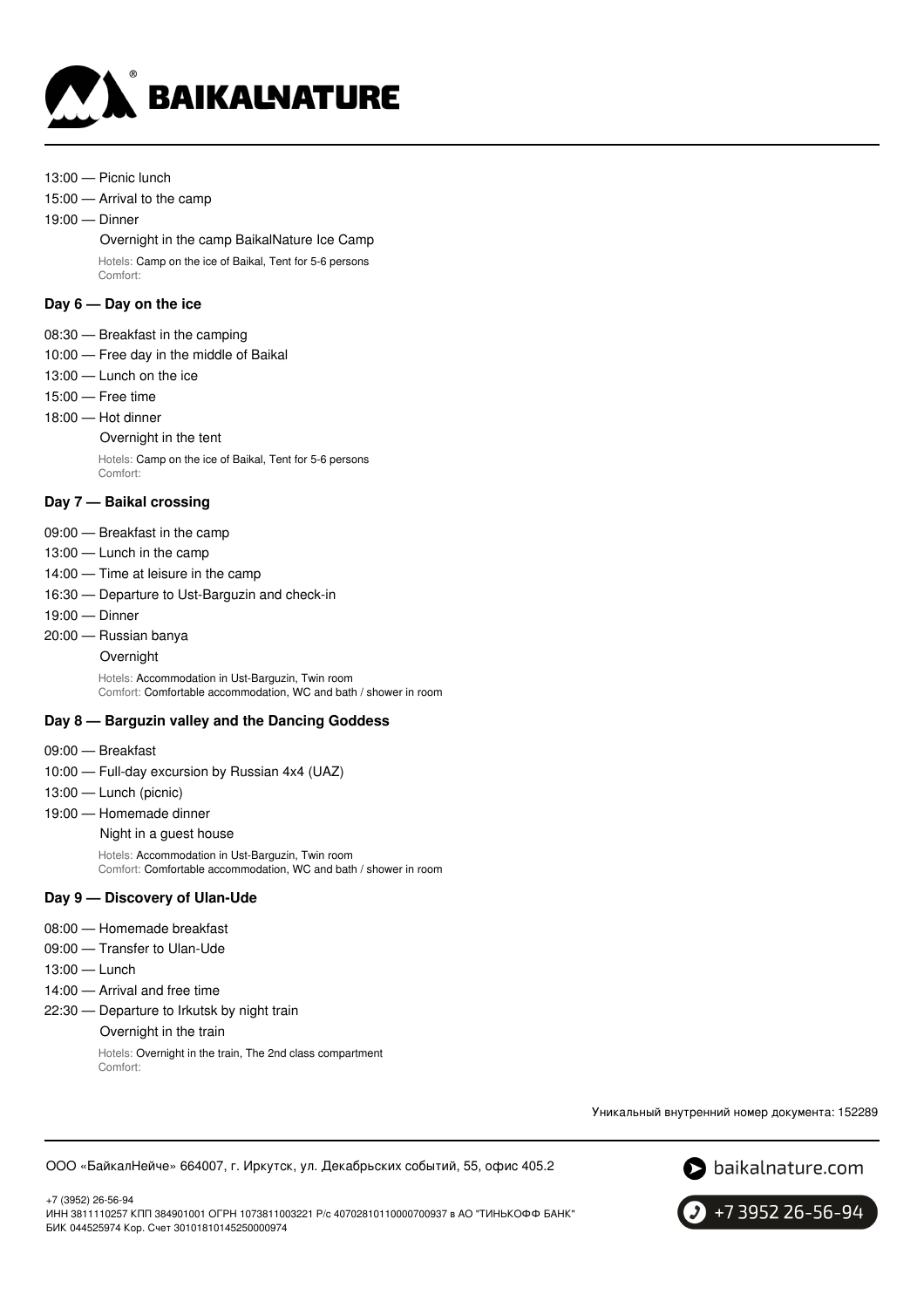

### **Day 10 — Return to Irkutsk**

07:15 — Arrival in Irkutsk

08:00 — Transfer to airport. End of the program.

## **Departures**

| <b>Start</b> | End        | Basic price per person |
|--------------|------------|------------------------|
| 19.02.2022   | 28.02.2022 | 125900.00 RUB          |
| 28.02.2022   | 09.03.2022 | 125900.00 RUB          |

#### **Note**

The price is indicated per person in a group of 10 people. Single supplement - 12 300 RUB / pers. The price includes breakfast on Day 2-9, lunch on Day 1-9 and dinner on Day 5-8. The category of the room or accommodation can be changed according to the type you want. Please contact us before your departure.

### **What's included**

**Price includes**

- English-speaking guide
- Accommodation as per itinerary
- Transport as per itinerary
- Excursions and visits as per itinerary
- Reserves and national parks entrance permissions
- Transfer from airport / railway station on first day
- Transfer to airport / railway station on last day
- Banya
- Railway tickets in 2nd class
- Valenky (felt boots; only in BaikalNature Ice Camp)
- Sleeping bag in BaikalNature Ice Camp
- Ropeway to Chersky Rock
- Ice studs for shoes
- Meals according to the program

### **Checklist & Equipment**

You will need in Russia in winter:

- to protect yourself from the cold weather:
- to protect yourself from the wind;

БИК 044525974 Кор. Счет 30101810145250000974

- to protect your feet from moisture;
- $\bullet$  to protect yourself from the sun's reflection from ice and snow.

Allow the system of "three layers":

+7 (3952) 26-56-94

The first layer, called "second skin", determines the performance of the other two layers. It will transport sweat to the next layer and dry quickly to avoid cooling after exercise. Therefore forget the cotton retains moisture in the skin and choose underwear in synthetic fabrics.

The second layer must keep the heat of the body as long as possible. Warm synthetic or mixed (wool or fleece turtleneck sweater) fabrics, that dry quickly, are preferable.

Уникальный внутренний номер документа: 152289

ООО «БайкалНейче» 664007, г. Иркутск, ул. Декабрьских событий, 55, офис 405.2

ИНН 3811110257 КПП 384901001 ОГРН 1073811003221 Р/с 40702810110000700937 в АО "ТИНЬКОФФ БАНК"





**Price does not include**

- Medical insurance
- Personal expenses and tips
- Visa fees and travel insurance
- **•** Airline tickets
- Optional activities
- Accident insurance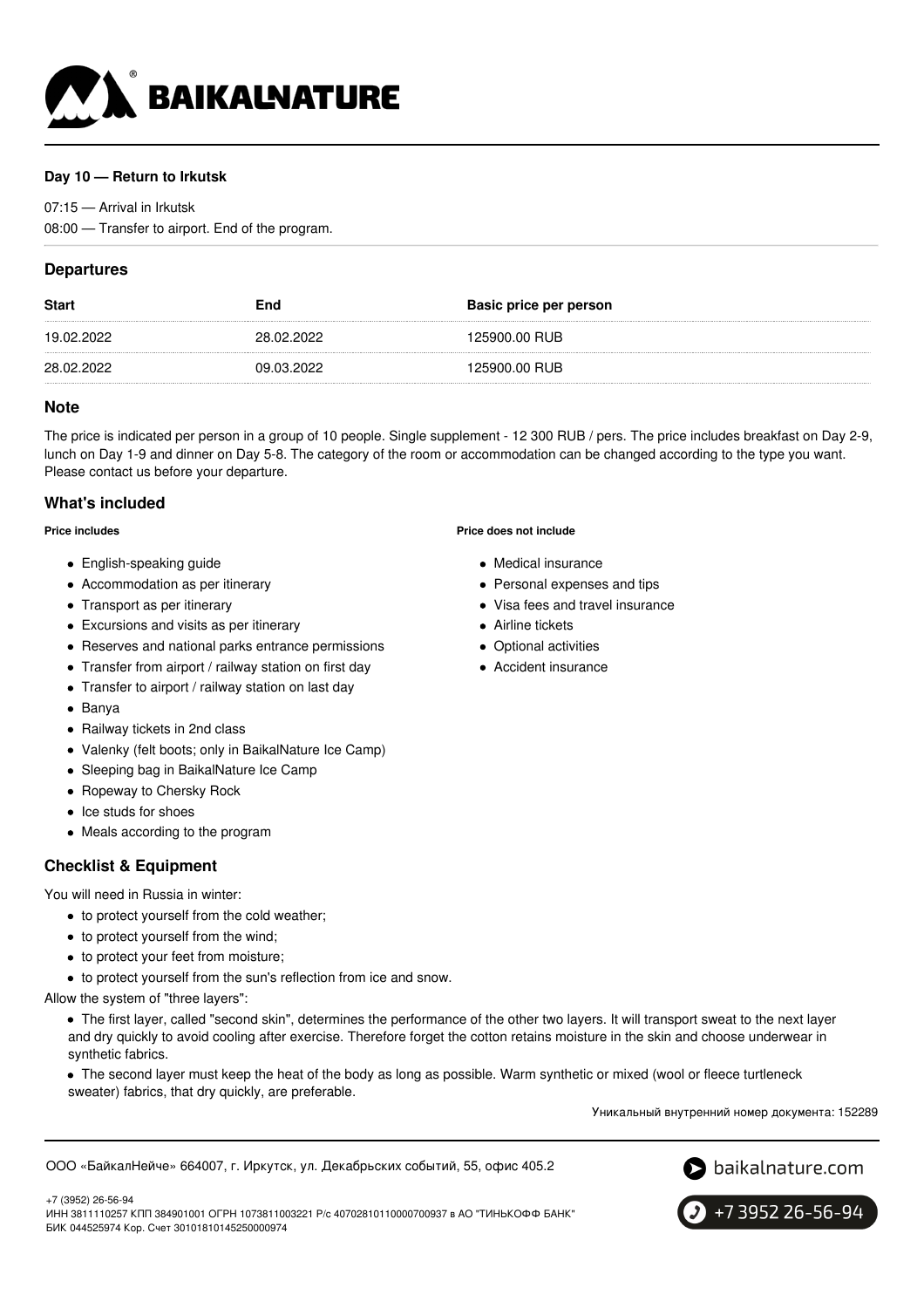

The third layer should protect you against wind and moisture. Choose a jacket, long enough, 100% waterproof, preferably with hood.

You will need in Russia and Mongolia in winter:

- to protect yourself from the cold weather;
- to protect yourself from the wind;
- to protect your feet from moisture;

to protect yourself from the sun's reflection from ice and snow.

Allow the system of "three layers":

The first layer, called "second skin", determines the performance of the other two layers. It will transport sweat to the next layer and dry quickly to avoid cooling after exercise. Therefore forget the cotton retains moisture in the skin and choose underwear in synthetic fabrics.

- The second layer must keep the heat of the body as long as possible. Warm synthetic or mixed (wool or fleece turtleneck sweater) fabrics, that dry quickly, are preferable.
- The third layer should protect you against wind and moisture. Choose a jacket, long enough, 100% waterproof, preferably with hood.

Crampons for walking on ice will be provided on the spot.

We recommend you to pack all your stuff in two bags: a small backpack and a large travelling bag.

SMALL BACKPACK: will be useful for carrying your personal belongings during the day (camera, film, personal medication, bottled water, etc.) You will also use it as hand luggage during air travel for all your heavy (to lighten the travel bag in the luggage compartment), fragile (camera, etc.) and necessary (toilet bag, etc.) things.

BIG BACKPACK: must contain the rest of your stuff. It will be in the luggage compartment during the flight. You will bring it during some days of the trekking.

### **Recommended checklist**

Thermal underwear POLARTEC or similar pullover Windproof waterproof pants and jacket (GORE-TEX, EVENT, SIMPA-TEX) Trekking socks Trekking pants Long sleeve shirts or sweatshirts Sunglasses with filter Flask Flip-flops for banya Sewing kit Down jacket Fleece jacket or warm sweater Comfortable pants Mountain boots for walking on ice and snow Thick socks Wool gloves and winter cap Warm gloves or mittens Moisturizer Lipstick Bath towel Swimsuit Important travel documents: Passport and visa, original or electronic airplane tickets (with a sets of photocopies kept separately), bank card Wipes

Уникальный внутренний номер документа: 152289

ООО «БайкалНейче» 664007, г. Иркутск, ул. Декабрьских событий, 55, офис 405.2



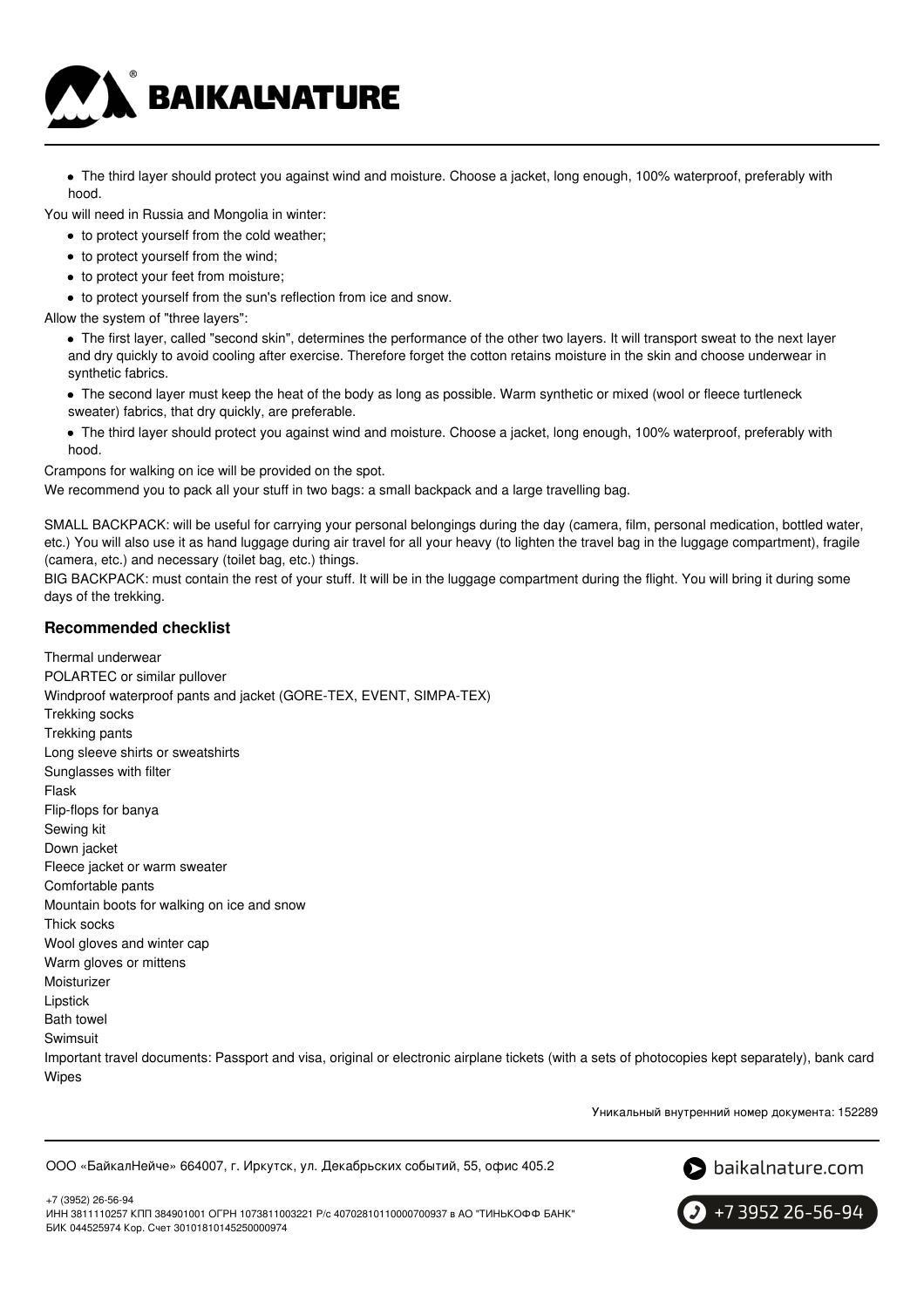

Charger and spare battery for camera/phone Photo / video camera Laundry detergent to wash your clothes

### **Meals**

At restaurants and homestays in cities, traditional cuisine consists of local specialties. In the canteen at the inns, fresh local products. Picnic for lunch and hot meal served at your accommodation in the evening.

### **Money**

The Russian currency is ruble. In all cities and many large villages of Russia, you can easily withdraw rubles, using a Visa or MasterCard, from ATMs, located in banks, department stores or hotel lobbies, some of them are open 24 hours a day. If you have euros or dollars with you, exchange offices will allow you to change them easily in the cities, seldom in the countryside. However, it can be difficult to exchange traveler's checks, even in cities.

# **Tipping**

All persons who compose the BaikalNature travel team (guides, drivers, cooks, etc.) are paid a decent wage for their services and do not expect any tips from you. So you have no obligation to leave anything. If you really want to express your satisfaction by leaving a gratuity, and if it is in foreign currency, be aware that torn or glued coins and banknotes cannot be exchanged. Anyway, thank you for your tips, left at your discretion in envelopes.

# **Health**

No compulsory vaccination.

You need to get a health examination before a great trip. Consult your doctor. Get a dental checkup. If you have health problems that could worsen during the trip, make sure you have taken all your medications with you.

# **Medical Form**

No particular physical condition is required.

# **Emergency Contact**

You can contact BaikalNature by phone: +73952 26 56 94. In addition, your call will be forwarded to your manager, reachable 7/7.

# **Legal Mentions**

Professional Guarantees: BaikalNature LLC (ООО "БайкалНейче"), United Federal Register of Tour Operators number: RTO 009402. Financial Guarantee: "Gaide insurance company" JSC (АО "Страховая компания Гайде"). Insurance contract N 10058/21-49 from October 08, 2021. Amount of coverage: 500 000 RUB. Legal and actual address: BaikalNature LLC 119А Dekabrskikh Sobyti Str., office 13 664007 Irkutsk Russia

# **Cancellation Options**

The cancellation options are:

- more than 30 days before departure 15% of the tour price,
- 29 7 days before departure 30% of the tour price,
- less than 7 days before departure 50% of the tour price.

# **Security**

The travelers' security is our primary aim and also the long-term reputation of our travel agency. First-aid kit, adapted for this tour, is

Уникальный внутренний номер документа: 152289

ООО «БайкалНейче» 664007, г. Иркутск, ул. Декабрьских событий, 55, офис 405.2



+7 (3952) 26-56-94 ИНН 3811110257 КПП 384901001 ОГРН 1073811003221 Р/с 40702810110000700937 в АО "ТИНЬКОФФ БАНК" БИК 044525974 Кор. Счет 30101810145250000974